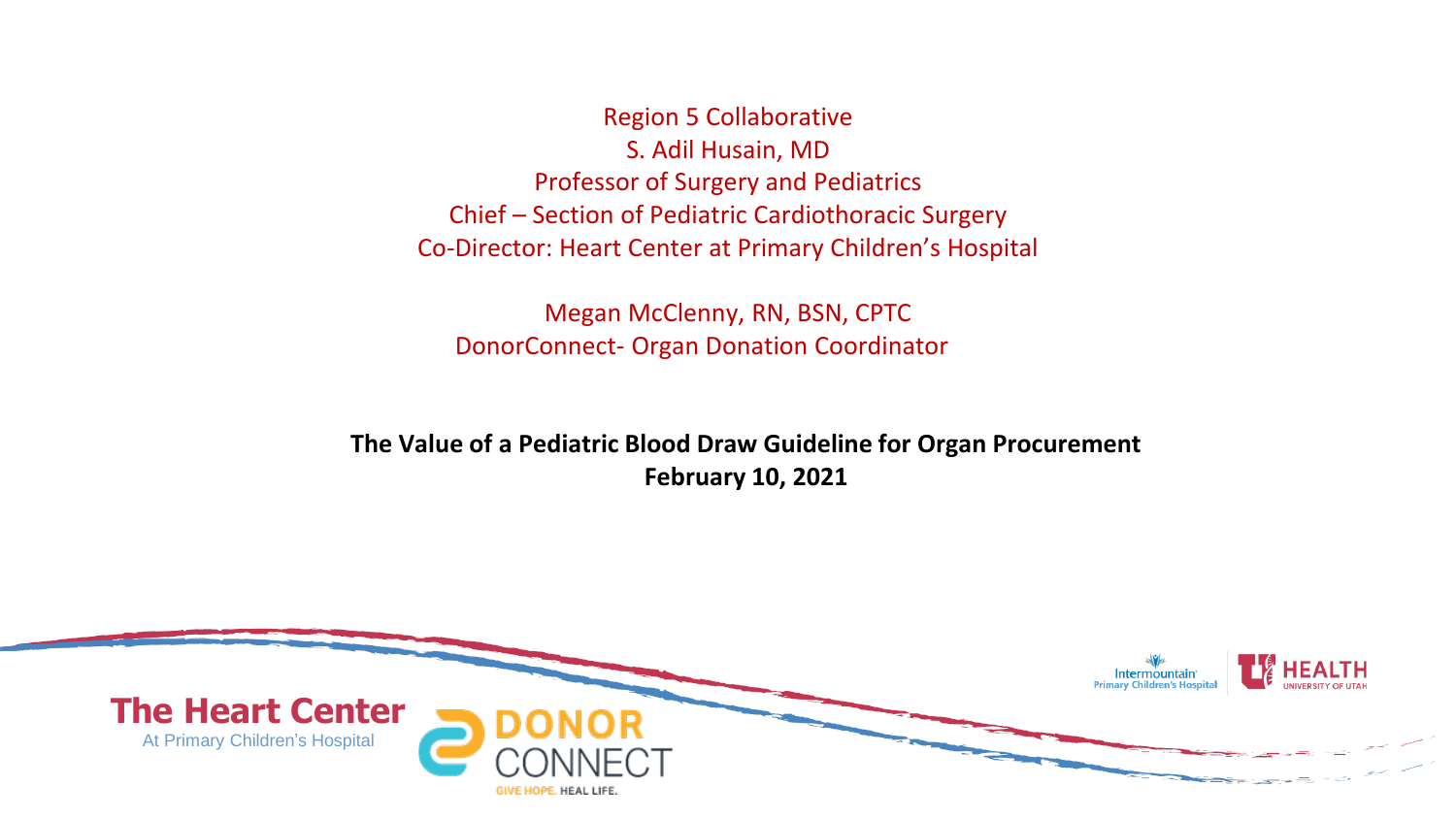# **The Protocol Origins**

**Situation:** Obtaining donor blood for organ packaging causes instability in pediatric donors in the ICU and the OR on both local and import donors.

**Background:** In the past, the OPO obtained donor blood for organ packaging in the OR prior to cross clamp in an attempt to reduce donor instability in the ICU due to blood loss. In some cases, drawing packaging blood right before cross clamp unfortunately ended up creating instability in the OR with the potential to affect the heart and other organ recovery. Surgeons have encountered the same issues when traveling to recovery at outside OPOs.

**Assessment:** The need was then for the OPO to find a way to get the required packaging blood before the OR without causing donor instability on both local and import hearts. After speaking with pediatric MDs and HLA staff, a guideline was made to best accommodate all parties and provide safe donor care.

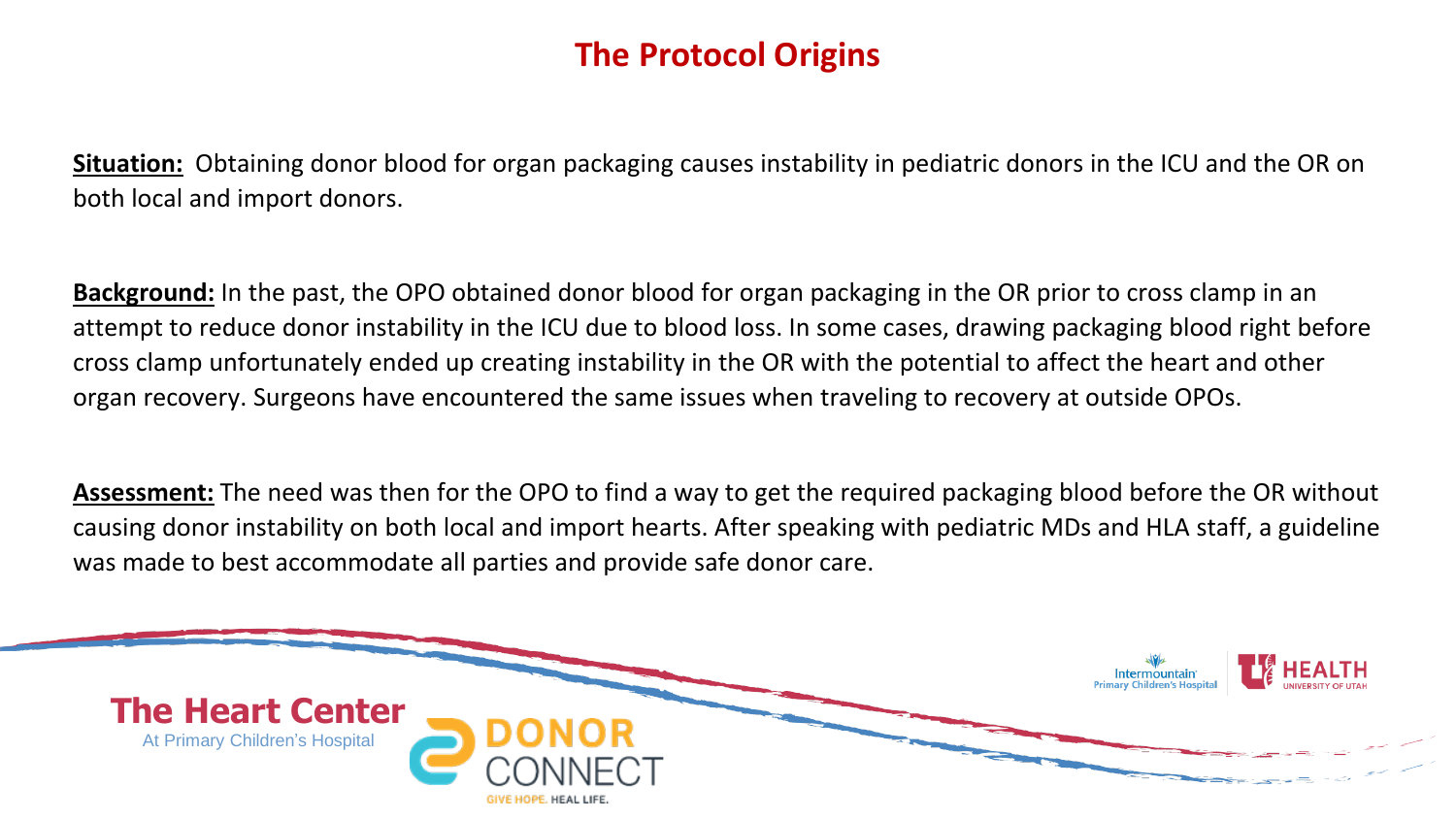## **What is Total Blood Volume? - Perspective**

- 100 mL/kg for premature infants; (example 5kg baby would have 500ml total blood volume)
- 85 mL/kg for babies younger than 3 months
- 75 mL/kg for children over the age of 3 months
- 70 mL/kg for male adolescents
- 65 mL/kg for female adolescents

(https://www.omnicalculator.com/health/pediatric-blood-volume)

• **Primary Children Hospital Practice Guideline**: 2ml/kg = limit/day

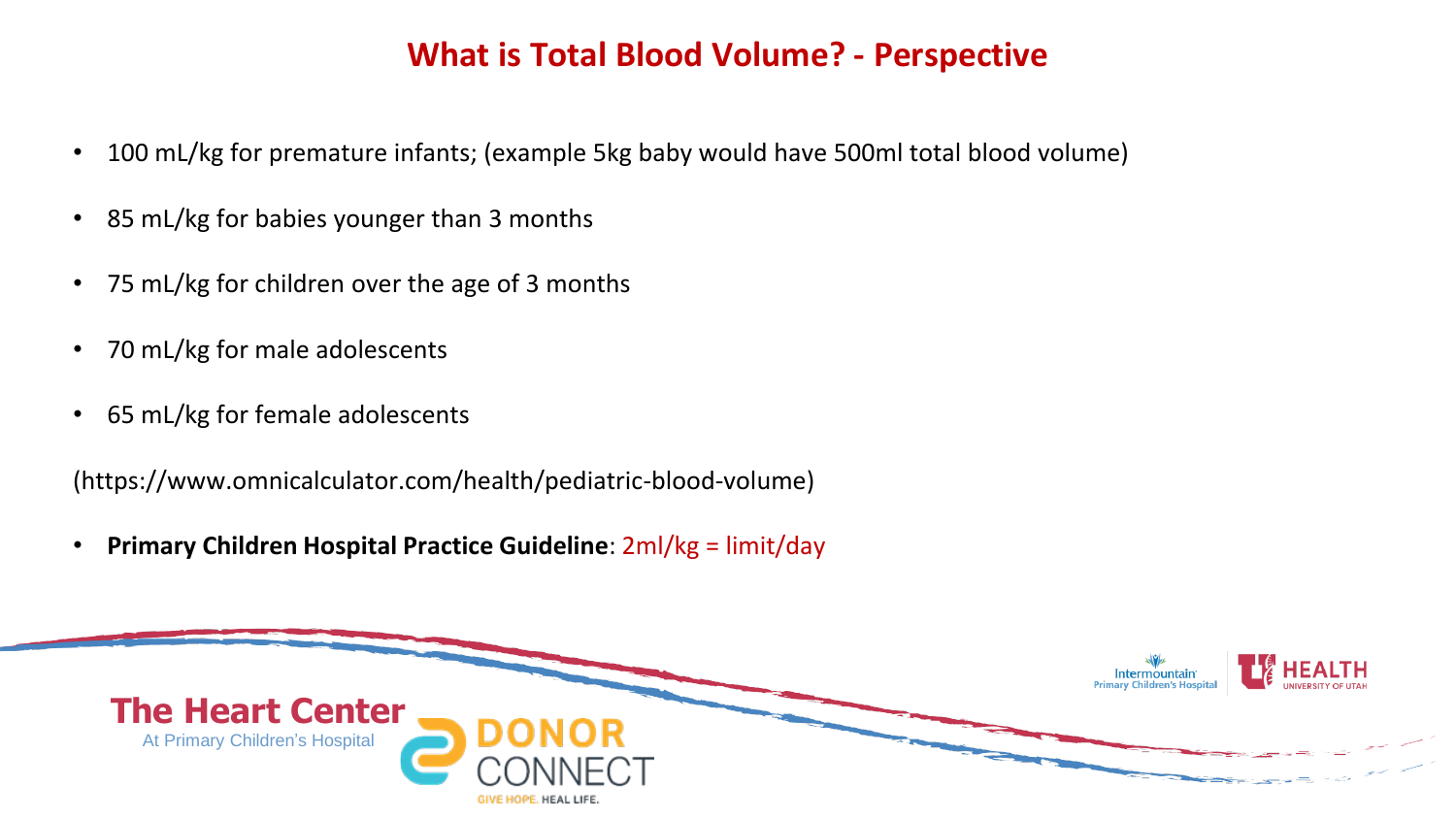### **Blood Draw Needs or Requirements**

From donation consent to start of case:

- HLA Typing
	- 1ml of blood is usually sufficient to complete HLA typing (Yellow Top) often 10cc to fill tube
- **Serologies** 
	- Red and Purple Top  $-$  1-2cc/tube- often 14cc to fill both tubes

During Case:

- Cross Matches
	- Blood cannot be older than 48 hours
	- Impact of blood transfusion on cross match blood (hemodilution calculator)-Any blood transfusion given before crossmatch blood being drawn may dilute the specimen and may require more donor blood to be sent
	- Yellow Top Tube at least 5ml often 10cc

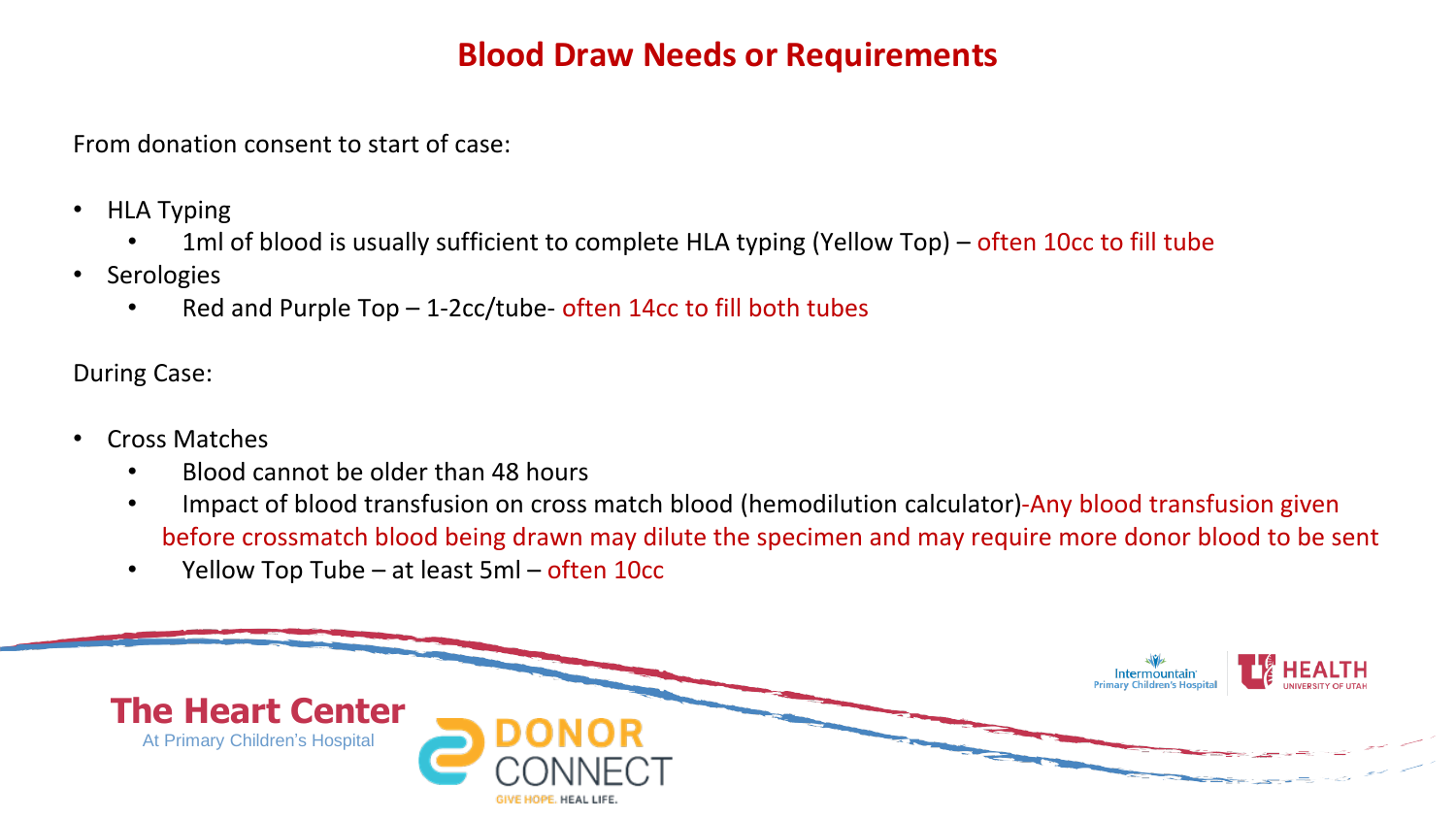### **Variabilities in Donor Procurement**

- Location
- Time
- Personnel
- Equipment
- Competing Objectives
- Hemodynamics

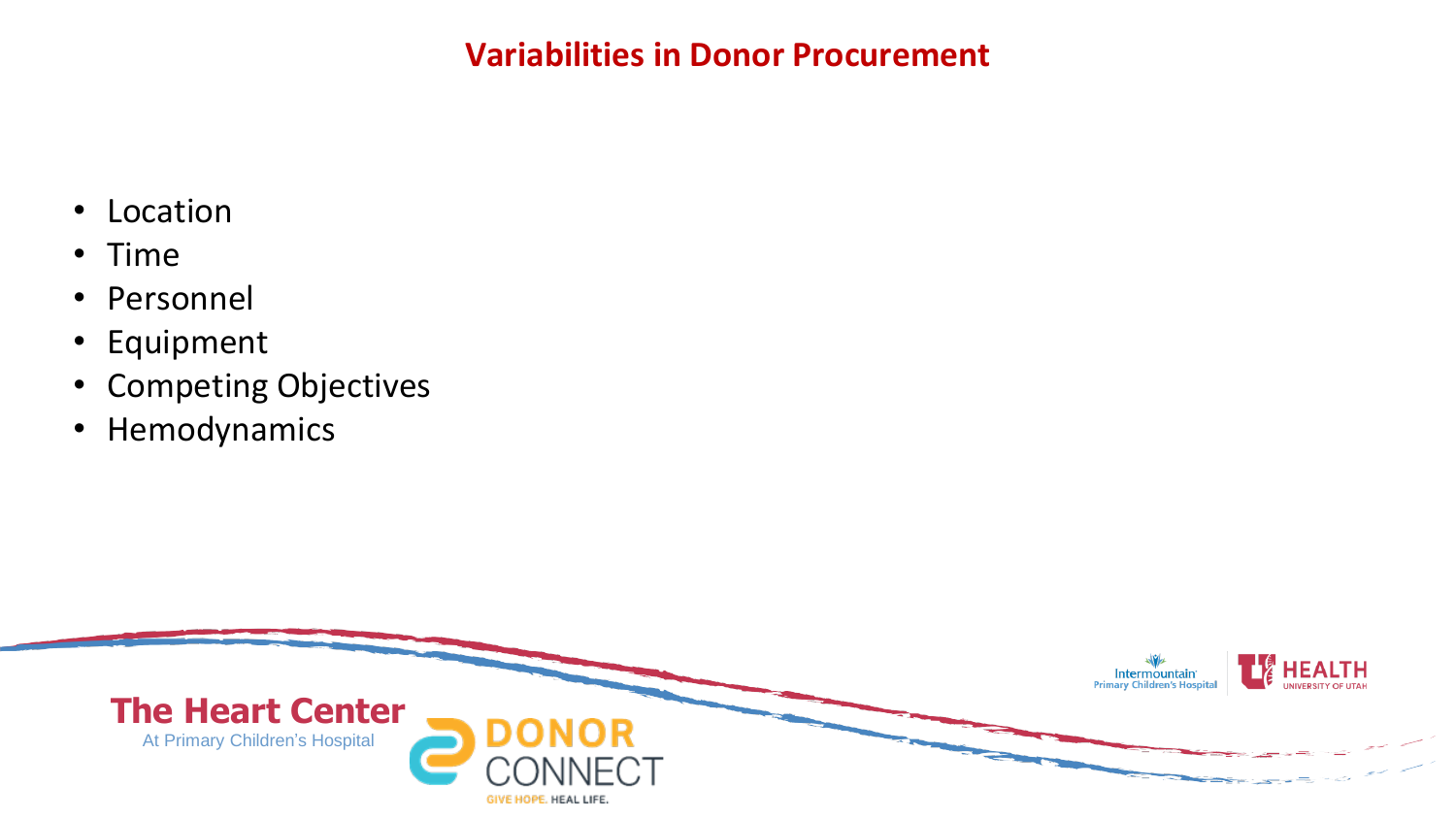# **OR/Procurement Blood Draw Needs/Requirements:**

**Table 2-4: Minimum Typing Materials** 

| UNOS policy for blood/material for packaging organs: |  |
|------------------------------------------------------|--|
|------------------------------------------------------|--|

- OR Packaging Blood
	- Heart 1 Full Red Top
	- Lungs 1 Full Red Top
	- Liver 1 Full Red Top
	- Kidney or Kidney / Pancreas 1 Full Red Top/2 Full Yellow Top

UNOS does not have a specific policy regarding pediatric donor packaging requirements; they fall under the same requirements as adults.



| The host OPO must provide:                                       | For this organ:                                                                                                |
|------------------------------------------------------------------|----------------------------------------------------------------------------------------------------------------|
| One 7 to 10 mL clot red top tube                                 | Any organ                                                                                                      |
| Two acid-citrate-dextrose (ACD) yellow top<br>tubes              | Kidney or pancreas                                                                                             |
| If available, one 2 by 4 cm wedge of spleen in<br>culture medium | Kidney or pancreas                                                                                             |
| Three to five lymph node samples                                 | Each kidney or pancreas<br>Any organ, if the receiving transplant<br>hospital requests and they are available. |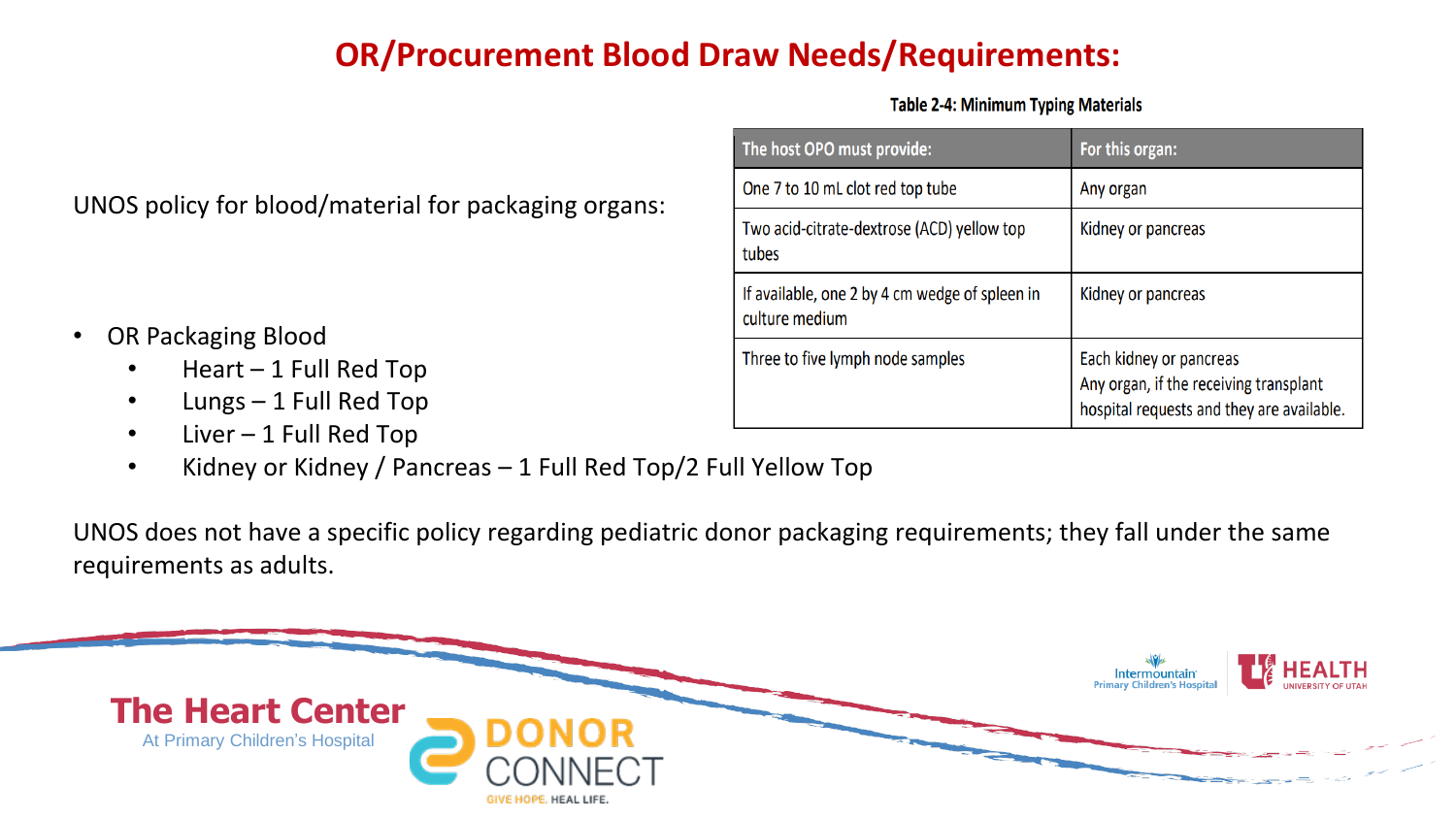### **Importance of Hemodynamics and Associated Challenges**

- Monitoring Capabilities
- Inotropic Support
- Importance of Intravascular Volume
- Lability regarding Intravascular Volume

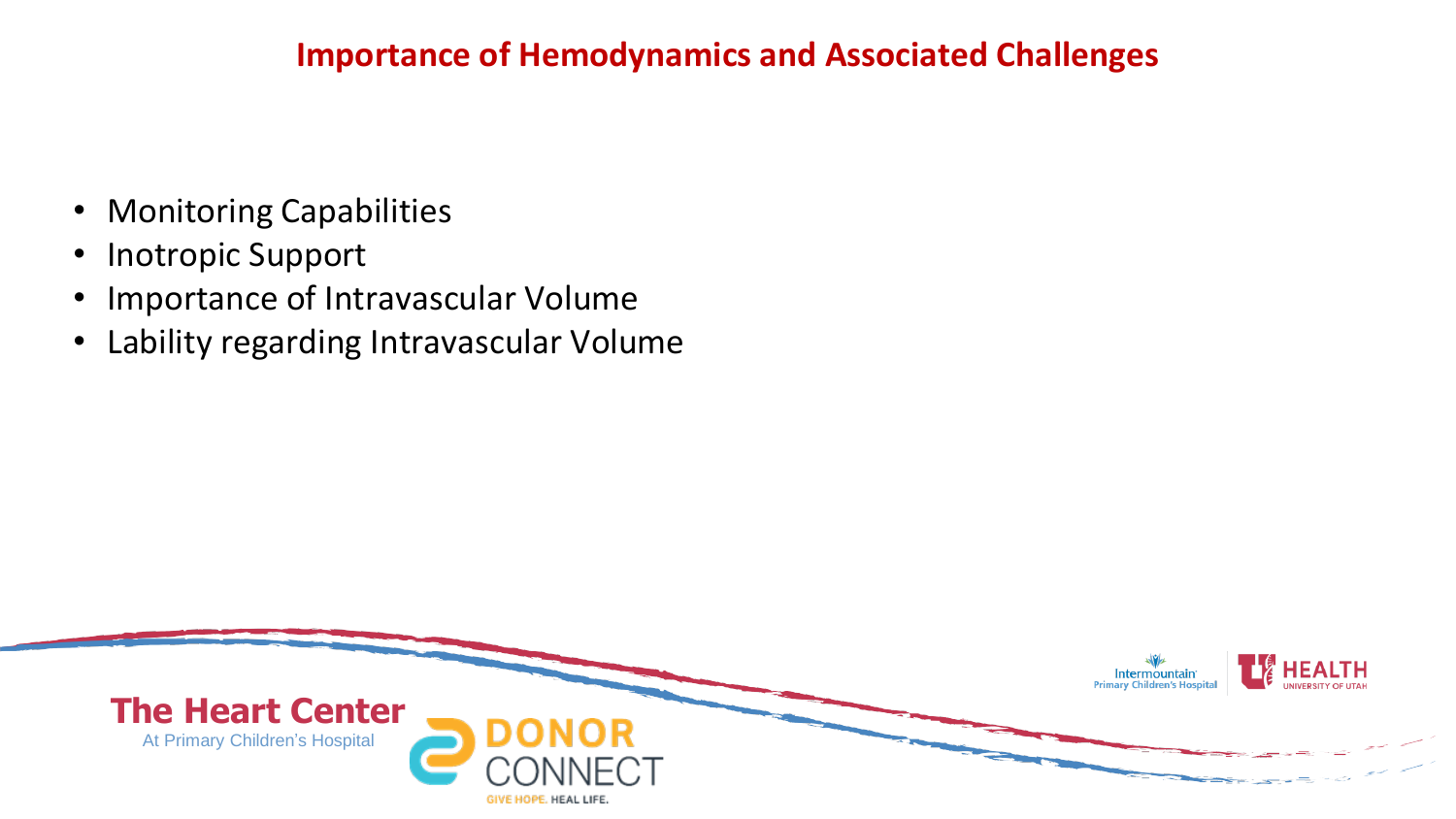## **Suggested Guidelines - Recommendations**

Organ Allocation:

- HLA Typing (Obtain start of case)
	- 1ml of blood is usually sufficient (5 ml maximum) to complete HLA typing (Yellow Top)
- Serologies: (Obtain start of case)
	- Red and Purple Top 1-2cc each
- Cross Matches (Obtain during case)
	- Blood cannot be older than 48 hours
	- Impact of blood transfusion on cross match blood
	- Yellow Top Tube at least 5ml
- Lab Check (CBC 6 hours prior to Donor OR time)
	- Threshold Hgb < 8- transfuse PRBC

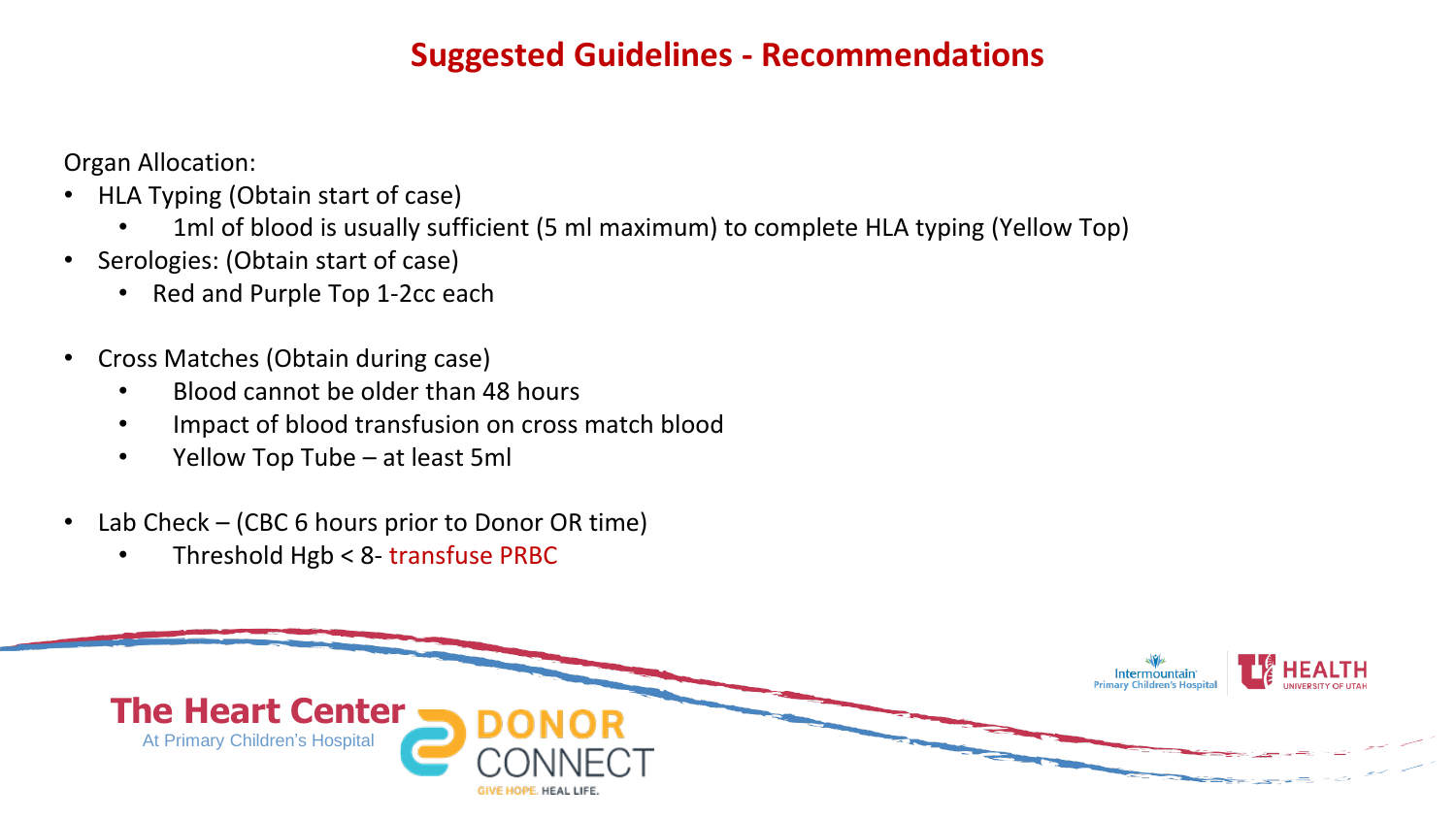### **Suggested Guidelines - Recommendations**

Prior to Donor OR : (Obtain 2 hours prior to OR start time)

- Estimate needed mls of blood for OR packaging blood
	- Heart 1 Full Red Top (10cc)
	- Lungs 1 Full Red Top (10cc)
	- Liver 1 Full Red Top (10cc)
	- Kidney or Kidney / Pancreas 1 Full Red Top (10cc)/2 Full Yellow Tops (20cc)

Order 1:1 replacement PRBC and have blood hanging and ready to transfuse immediately after OR packaging blood drawn

Eliminates any transfused blood being identified as donor blood for crossmatches and increases donor stability in OR

Check with outside OPOs to assess their HLA labs required mls for crossmatches and packaging requirements. UNOS will allow varying mls in packaging blood if host OPO has documentation that it was discussed and acceptable for receiving center